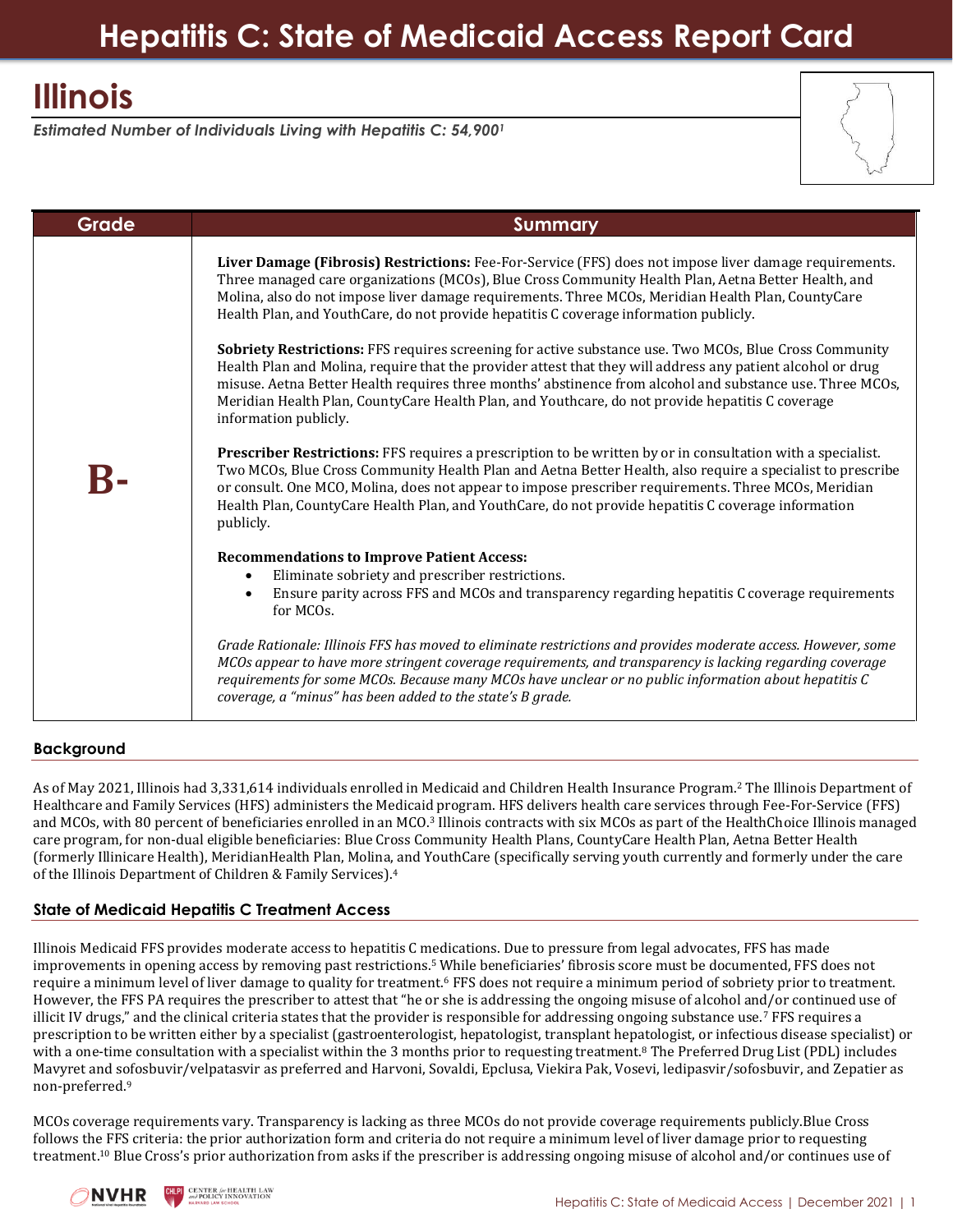illicit IV drugs, but does not require a minimum period of sobriety prior to treatment.<sup>11</sup> Blue Cross requires a prescription to be written either by a specialist (gastroenterologist, hepatologist, transplant hepatologist, or infectious disease specialist) or with a one-time consultation with a specialist within the 3 months prior to requesting treatment. 12

Aetna does not require a minimum level of liver damage prior to requesting treatment.<sup>13</sup> Aetna's clinical criteria require that the prescribing provider screen and counsel regarding the risks of alcohol and drug use and provide a referral for substance use disorder treatment if "history of abuse is present."<sup>14</sup> The prior authorization also lists no substance abuse activity within the 3 months prior to the request as a treatment requirement and "evidence of remission" during the prior three months for individuals with a history of substance use disorder in the past 12 months.<sup>15</sup> Additionally, for purposes of retreatment, in instances where there is a history of alcohol or substance abuse in the last six months, the individual must actively be "participating in a recovery program, receiving alcohol or substance abuse counseling services, or seeing an addiction specialist" as part of their treatment, or otherwise currently not using illicit substances or abusing alcohol, as confirmed by a urine test.<sup>16</sup> A prescription must be written by or in consultation with a gastroenterologist, hepatologist, or infectious disease or transplant specialist.<sup>17</sup>

Molina's prior authorization form asks about the patient's liver damage level but does not specify a minimum fibrosis score.<sup>18</sup> Molina does not appear to impose sobriety requirements, but they do ask the prescriber to attest that they are addressing the patient's alcohol or drug misuse, if applicable.<sup>19</sup> Molina asks about prescriber specialty but does not appear to impose a specialist requirement.<sup>20</sup>

Meridian Health Plan, CountyCare Health Plan, and YouthCare, do not provide hepatitis C coverage information publicly.

## **Liver Damage (Fibrosis) Restrictions**

FFS does not require a minimum level of liver damage to quality for treatment.<sup>21</sup>

Blue Cross does not require a minimum level of liver damage prior to requesting treatment.<sup>22</sup>

Aetna does not require a minimum level of liver damage prior to requesting treatment.<sup>23</sup>

Molina's prior authorization form asks about the patient's liver damage level, but does not specify a minimum fibrosis score.<sup>24</sup>

Meridian Health Plan, CountyCare Health Plan, and YouthCare, do not provide hepatitis C coverage information publicly.

#### **Sobriety Restrictions**

FFS does not require a minimum period of sobriety prior to treatment. However, the FFS PA requires the prescriber to attest that "he or she is addressing the ongoing misuse of alcohol and/or continued use of illicit IV drugs," and the clinical criteria states that the provider is responsible for addressing ongoing substance use.<sup>25</sup>

Blue Cross's prior authorization from asks if the prescriber is addressing ongoing misuse of alcohol and/or continues use of illicit IV drugs, but does not require a minimum period of sobriety prior to treatment.<sup>26</sup>

Aetna's policy according to their prior authorization form lists no substance abuse activity within the 3 months prior to the request as a treatment requirement and "evidence of remission" during the prior three months for individuals with a history of substance use disorder in the past 12 months.<sup>27</sup>

Molina's does not appear to impose sobriety requirements, but they do ask the prescriber to attest that they are addressing the patient's alcohol or drug misuse, if applicable.<sup>28</sup>

Meridian Health Plan, CountyCare Health Plan, and YouthCare, do not provide hepatitis C coverage information publicly.

## **Prescriber Restrictions**

FFS requires a prescription to be written either by a specialist (gastroenterologist, hepatologist, transplant hepatologist, or infectious disease specialist) or with a one-time consultation with a specialist within the 3 months prior to requesting treatment.<sup>29</sup>

Blue Cross requires a prescription to be written either by a specialist (gastroenterologist, hepatologist, transplant hepatologist, or infectious disease specialist) or with a one-time consultation with a specialist within the 3 months prior to requesting treatment.<sup>30</sup>

Aetna requires a prescription to be written by or in consultation with a gastroenterologist, hepatologist, or infectious disease or transplant specialist.<sup>31</sup>

Molina asks about prescriber specialty but does not appear to impose a specialist requirement.<sup>32</sup>

Meridian Health Plan, CountyCare Health Plan, and YouthCare, do not provide hepatitis C coverage information publicly.